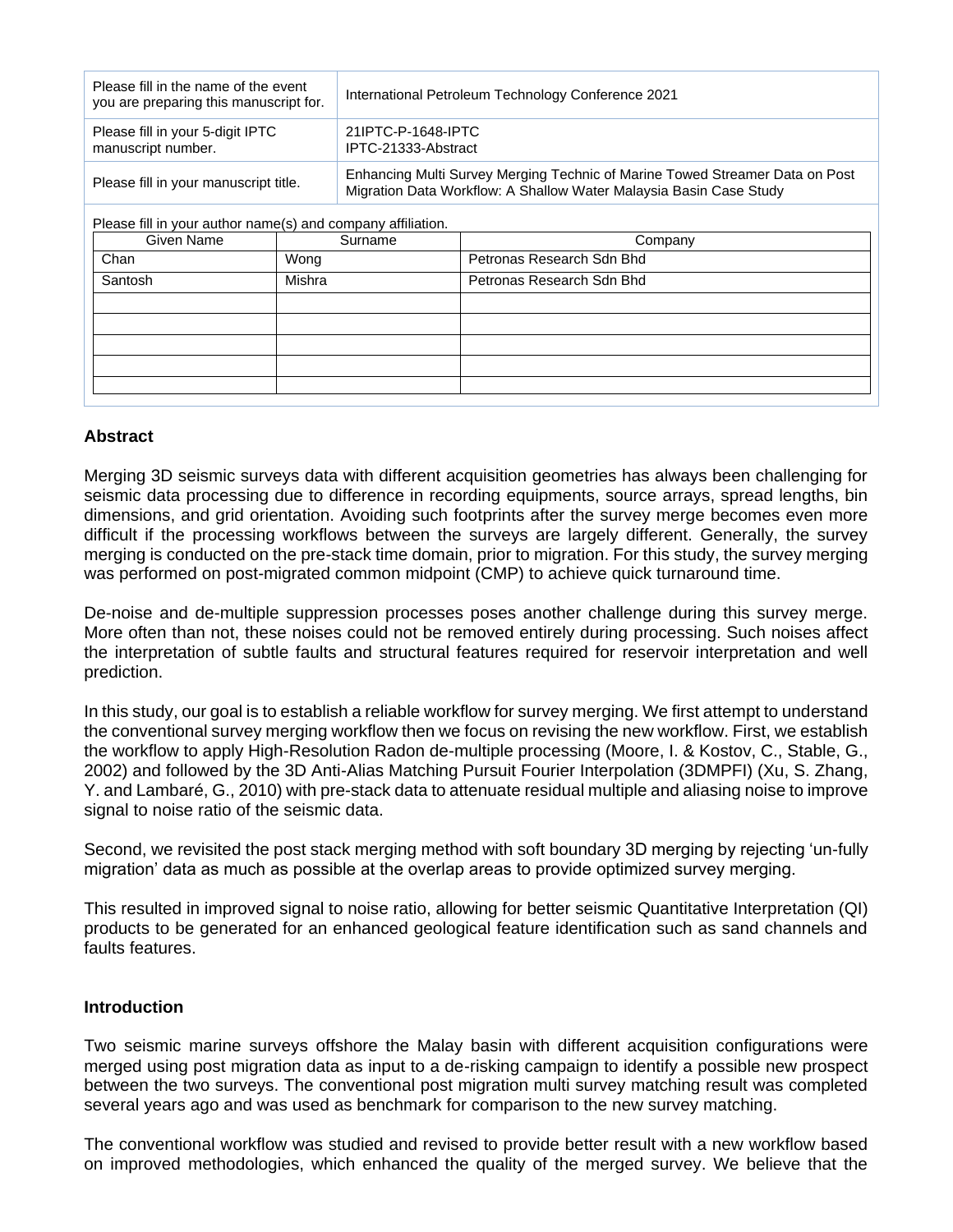workflow could be improved with concentrating on enhancement of signal to noise by application High-Resolution Radon de-multiple processing (Moore, I. & Kostov, C., 2002), 3D Anti-Alias Matching Pursuit Fourier Interpolation (Xu, S. Zhang, Y. and Lambaré, G., 2010) and soft boundary 3D merging.

In this paper we attempt to build an efficient and accurate new workflow for better survey merging. We use a Malay basin example from offshore Malaysia to illustrate this improvement. The new survey merging results could further support the Quantitative Interpretation (QI) study by providing an input, which is more compliant towards AVO studies.

# **Examples**

Survey merging was applied to two surveys offshore Malaysia Basin based on the conventional global matching techniques with the processing sequences below:

- Input was Kirchhoff Pre-Stack Time Migration (KPSTM) gathers from processing of survey A (target) & survey B (source)
- Trace interpolation from 12.5x25m to 6.25x12.5m on survey B
- Performed rotation to re-grid Survey B to Survey A grid (as target survey)
- Generate full fold and angle stacks from KPSTM data
- Derive and apply a single statistically computed matching operator to match one survey, for a better match of the amplitude, phase, and timing.
- Hard boundary merging for two surveys

The survey merging sequences were revised with the new techniques as below:

- Apply High-Resolution Radon de-multiple processing (Moore, I. & Kostov, C., 2002) to Kirchhoff Pre-Stack Time Migration (KPSTM) gathers from processing of survey A (target) & survey B (source)
- Preform the 3D Anti-Alias Matching Pursuit Fourier Interpolation (3DMPFI) (Xu, S. Zhang, Y. and Lambaré, G., 2010) in offset domain from 12.5x25m to 6.25x12.5m grid and re-grid on survey B
- Generate full fold and angle stacks from KPSTM data
- Derive and apply a new single time variant statistically computed matching operator to match one survey, for a better match of the amplitude, phase, and timing.
- Soft boundary merging for two surveys to reject the not fully migrated at the overlap areas to provide optimized survey merging

Figure 1 shows the results of the High-Resolution Radon demultiple (Moore, I. & Kostov, C., 2002) applied to the input seismic gathers for survey A. The residual multiple was attenuated in the pre-stack domain to improve the signal to noise ratio for angle stacks generation. The same process was applied to survey B to obtain the better quality of the input for survey merging.

After the Radon demultiple, the data for survey B was required to be rotated to the same grid as in survey A. The conventional method was post stack interpolation and rotation using sinc interpolation, which did not address the aliasing introduced by the acquisition shooting in different direction. This aliasing noise could be attenuated by apply the 3D interpolation using Anti-Alias Matching Pursuit Fourier Interpolation (3DMPFI) (Xu, S. Zhang, Y. and Lambaré, G. 2010) in the pre-stack offset domain. Figure 2 illustrates the interpolation results using conventional and new method. The aliasing noise is significantly reduced with the new technique.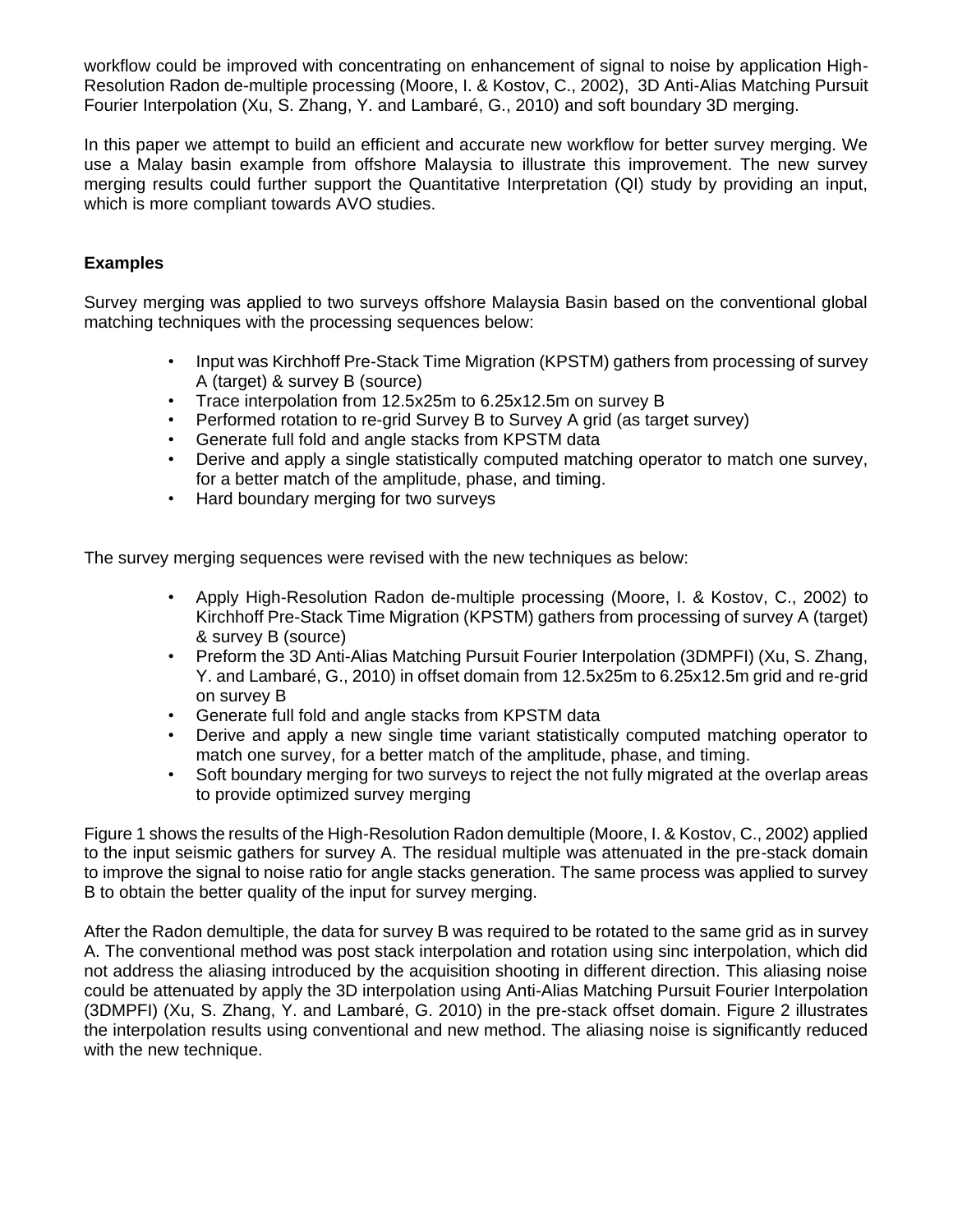

*Figure 1: Survey A Seismic KPSTM gathers a) before High-Resolution Radon De-multiple b) after High-Resolution Radon De-multiple c) Difference before and after High-Resolution Radon De-multiple. Residuals have been attenuated after applying High-Resolution Radon De-multiple.*



*Figure 2: Survey B Re-grided Seismic Full Stacks a) before 3D Anti-Alias Matching Pursuit Fourier Interpolation (MPFI) b) after 3D Anti-Alias Matching Pursuit Fourier Interpolation (MPFI). Aliasing was observed to be removed after applying 3D MPFI, pointed by the green circle.* 

During the survey merge, one of the challenges was to select the right amount of the merging area at the overlap area with the fully migrated data to merge. For the conventional method, the merging was applied using the entire migrated data including the partially migrated data at the edge of both surveys as shown in Figure 3. However, the new merging survey limited the overall coverage of the overlapping areas in both surveys. This was designed to limit the un-migrated data contribution to the merging process and improve the final merging result (Figure 4).

The merging results were compared with RMS map extracted from the full stack generated from both methods as displayed in Figure 5. The AVO analysis derived from angle stacks was also produced for both methods as shown as Figure 6.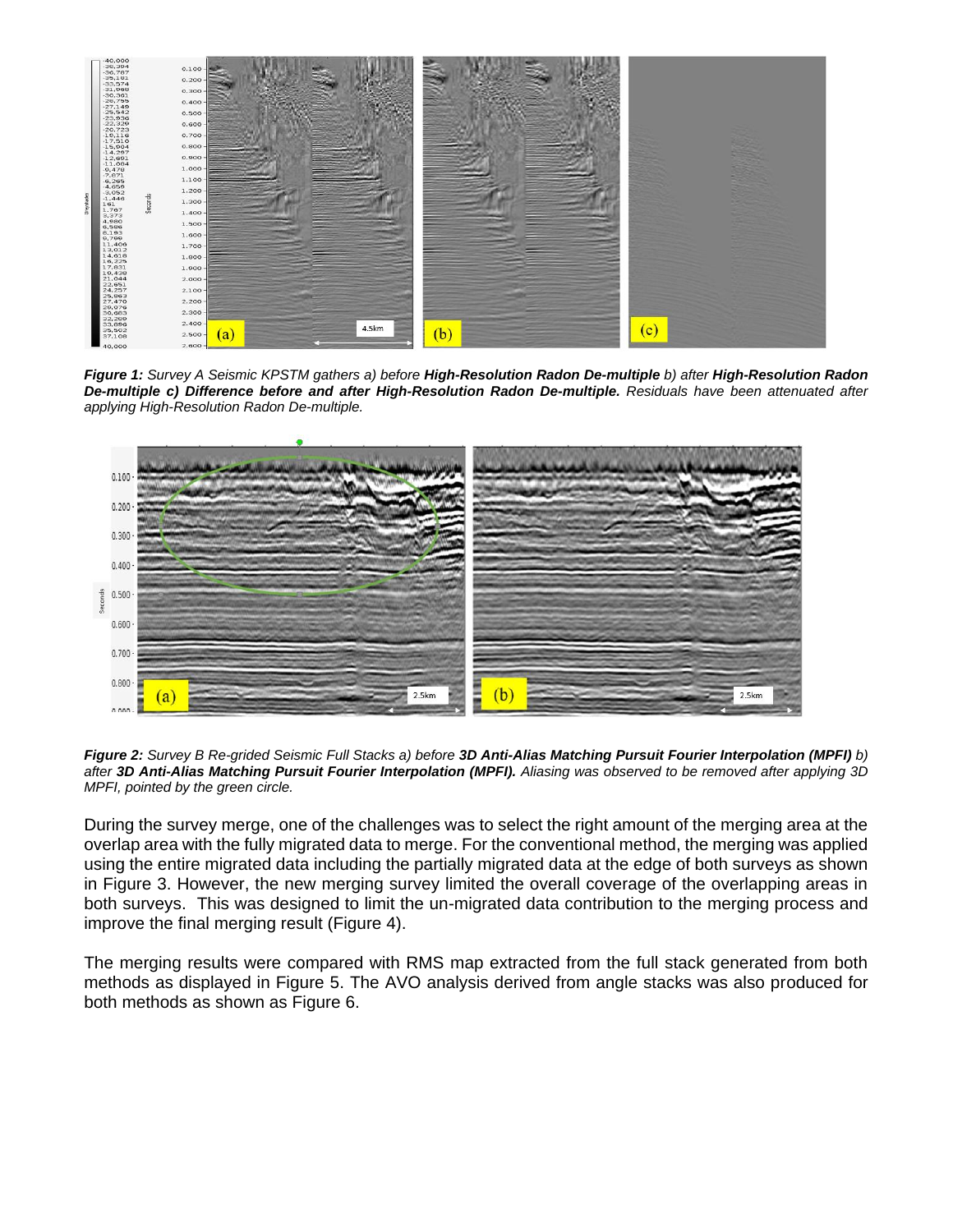

*Figure 3: Merging method of a) merging with all migrated data for conventional approach (highlighted in purple color) and b) limited the fully migrated data as possible for new approach at the overlap area (highlighted in black color).*



*Figure 4 Full stack after merging with conventional method (left), compared to new method (right).* 





*Figure 5 RMS map at target window extracted from full stack using conventional method (left), compared to new method (right). Significant improvement at the new method in the survey B area.*